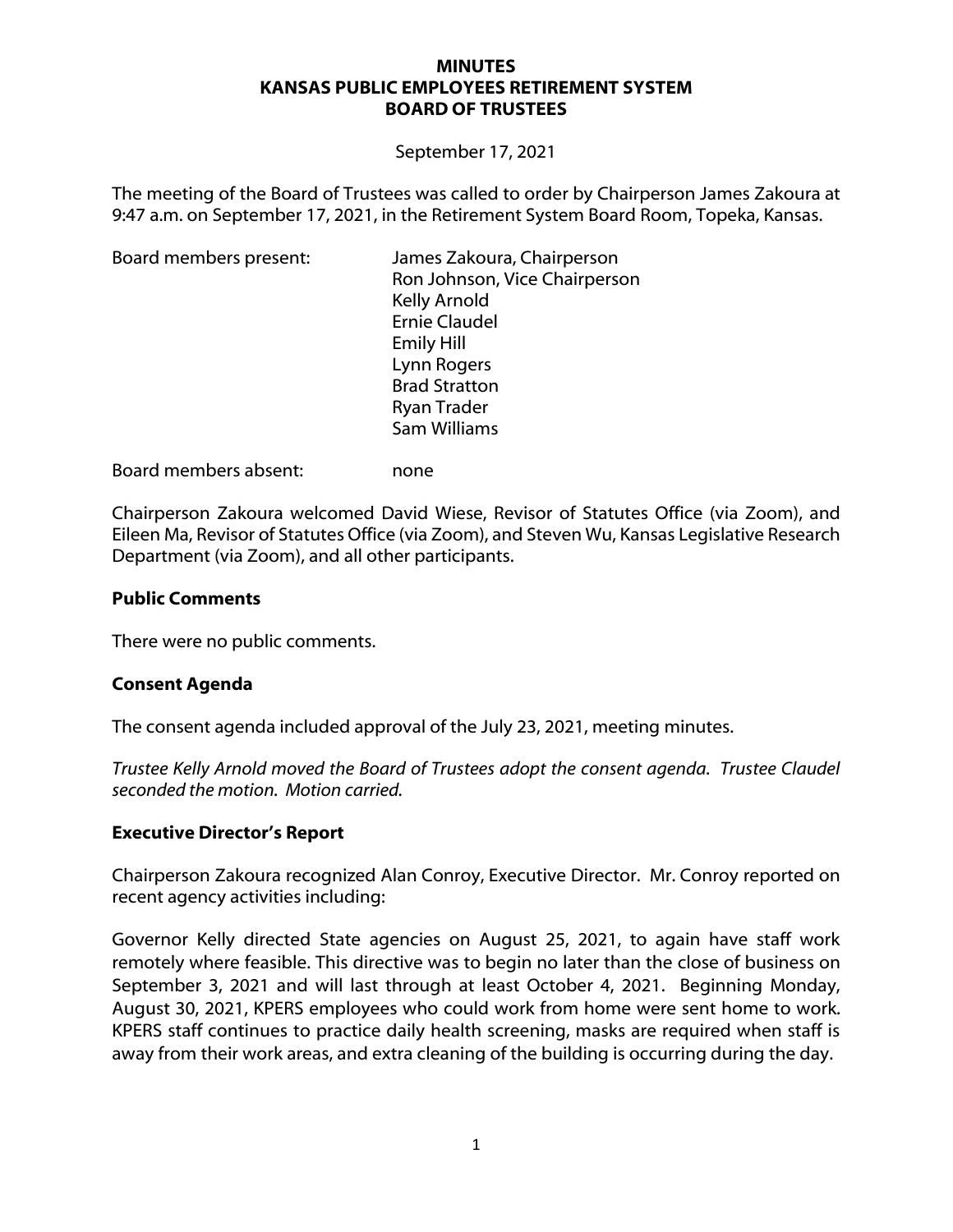The pension administration system modernization project continues to make progress. Staff is beginning the requirement sessions for components that will be included in the new system.

Benefits and Member Services staff responded to 99 percent of the 16,280 phone calls from members, employers and other interested parties during July and August. Staff members also responded to more than 3,600 email requests and assisted 450 individuals who visited the KPERS office in person. The retirement applications from 1,478 retirees and survivors were successfully processed.

KPERS' Fiscal Services outside auditor, CliftonLarsonAllen (CLA), completed the third SOC 1 Type 2 audit of the KPERS Disability Plan's census data for participating employers through the period July 1, 2020 through June 30, 2021. This type of audit reviews controls and their suitability of design. CLA found that for the time period reviewed, the controls operated effectively.

The Employer Auditing Unit has completed 13 standard three year employer audits since July, and 63 of 72 scheduled GASB 68 audits with nine still in progress.

The KPERS 457 team has added another local government office to the KPERS 457 plan. The most recent addition to the KPERS 457 plan is the city of Scranton, Kansas. This brings the total number of joinders signed to nine for the year. Empower will continue to work with new plan members to facilitate the enrollment of participants and funding of the plans.

The current contract with SageView Advisory, LLC expires at the end of calendar year 2021. The Request for Proposals for Investment Advisory Services was published on July 1, 2021 in the *Kansas Register* as well as the National Association of Government Defined Contribution Administrators (NAGDCA) member forum to solicit responses. KPERS 457 received RFPs from six firms.

In late August, KPERS 457 hosted the annual strategic planning meeting with Empower which was held in KPERS' office this year. Individuals from both Empower and KPERS 457 spent the day discussing the goals and objectives they want to accomplish in the calendar year 2022.

Planning and Research staff has been working on the FY 2023 budget narrative, including an update on the plan for the pension administration system modernization to the Governor. Staff has also been involved in the ongoing modernization meetings, the review and interview process for the KPERS 457 investment consultant, research projects on correctional members' benefits, and policy considerations of major plan design changes.

Staff also worked on information for the Executive Director's presentations for the League of Kansas Municipalities, the Legislative Budget Committee, and the Sedgwick County Commission.

The Investment Division public markets staff completed second quarter 2021 meetings with all of the System's publicly-traded investment managers to review recent performance, received firm updates, and discuss market conditions and portfolio positioning. The private markets investment staff conducted a due diligence meeting with a real estate firm and has been working with Townsend to prepare an investment recommendation for the September Investment Committee meeting. The private markets staff have also been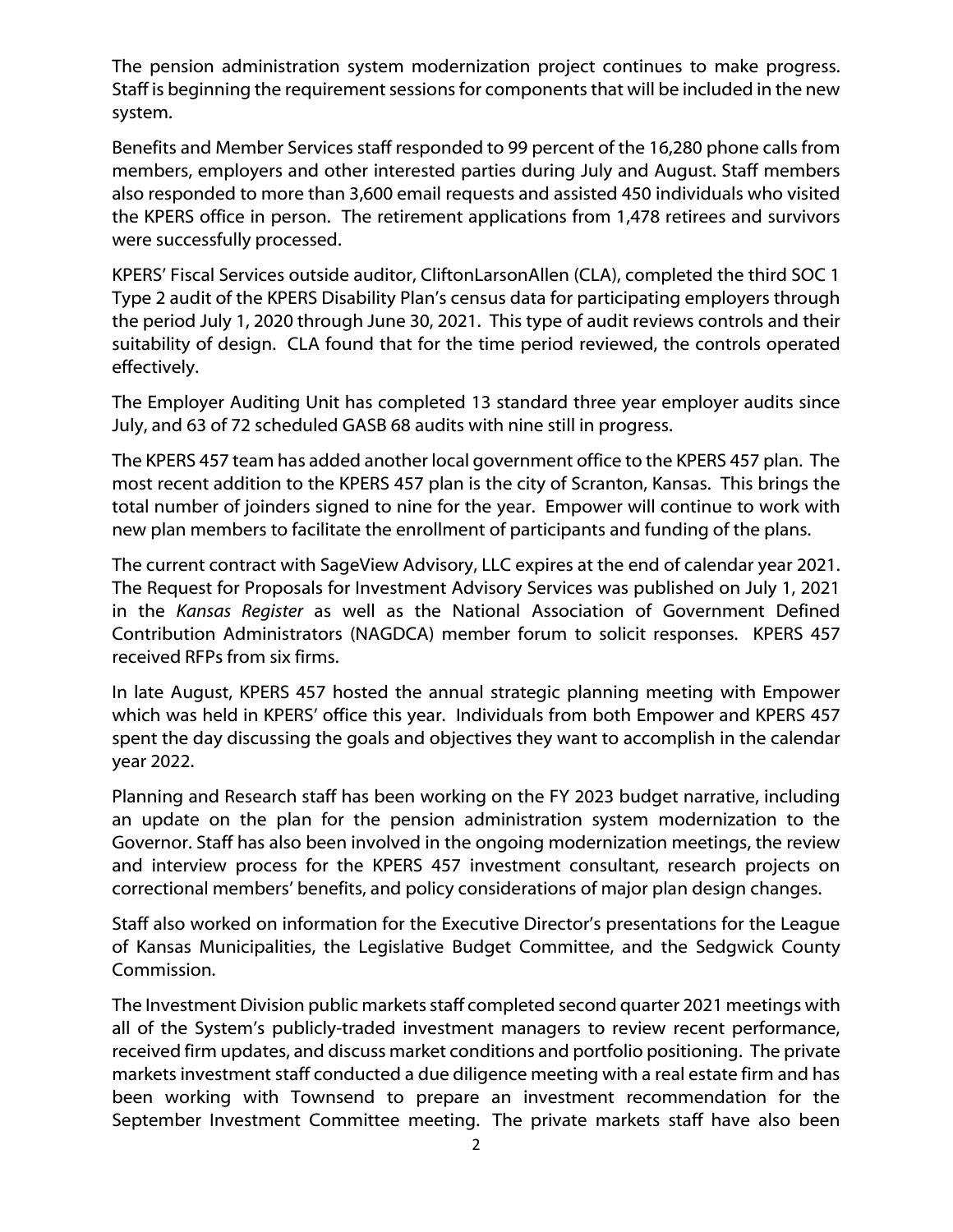working withTownsend to prepare the presentation materials on the System's timber and infrastructure investment strategies for the September Investment Committee meeting.

The Information Technology Division has been working on a new Help Desk ticketing system and is receiving end-user emails and creating tickets for support. Staff has implemented upgrades to memory and storage for our servers. Staff has also been planning on an upgrade to the Information Technology Uninterruptible Power Supply.

As part of the pension administration modernization project, the Information Technology Division has been engaged in completion of the "as-is" documentation. In this effort, staff is documenting process flows and pain points in current operations. Staff is also working on the transferring of support for the legacy KITS System from KPERS development staff to our vendor – Sagitec. Catch Intelligence Data, an outside vendor, has completed its initial analysis of the KPERS Database Cleanup Project.

One of the Communications team's most significant projects for 2020 and 2021 has been redesigning kpers.org. Staff is currently in the content review phase and in preparation for user testing. The new site is slated to launch in November 2021. Staff is also taking this opportunity to review our accessibility tools and benchmarks to continue to best serve members with special visual and audio needs.

Alan Conroy, Executive Director, made three presentations since the last Board meeting, which included the Legislative and Policy Committee of the Kansas League of Municipalities, the Legislative Budget Committee, and a presentation to the Sedgwick County Commission. The presentation was a general KPERS overview touching on the latest actuarial valuation, overall funding, benefits, and working after retirement.

# **Investment Operations Report**

Chairperson Zakoura introduced Allan Emkin, Meketa Investment Group. Mr. Emkin reviewed Meketa's Semi-Annual Investment Performance Report for June 30, 2021 and responded to questions. He reported that the Retirement System experienced a total return of 26.3% for Fiscal Year 2021, outperforming the Policy Index return by 1.3%. Mr. Emkin noted that the Retirement System's investment portfolio outperformed the Policy Index for all time periods reported and outperformed the median public pension fund for the three-, five- and ten-year time periods. Mr. Emkin responded to questions from Board members.

Elizabeth Miller, Chief Investment Officer, reviewed the System's Investment Performance Report for time periods ending July 31, 2021. Ms. Miller reported that the Retirement System experienced a total return of 10.5% for the calendar year to date time period (not annualized), outperforming the Policy Index benchmark by 1.4%. The System's investment portfolio has outperformed the Policy Index for all time periods reported as of July 31, 2021. Long-term returns remain robust, as the System's investment portfolio has produced an 9.3% average annualized total return over the past ten years, outperforming the Policy Index by 0.4%. Over the trailing twenty-five-year time period, the System's investment portfolio has produced an 8.2% average annualized total return, exceeding the Policy Index by 0.3. Ms. Miller commented on the outsized nature of recent investment performance results and cautioned that current high equity valuations and low levels of interest rates do not bode well for future returns from the publicly-traded asset classes. Ms. Miller responded to questions from Board members.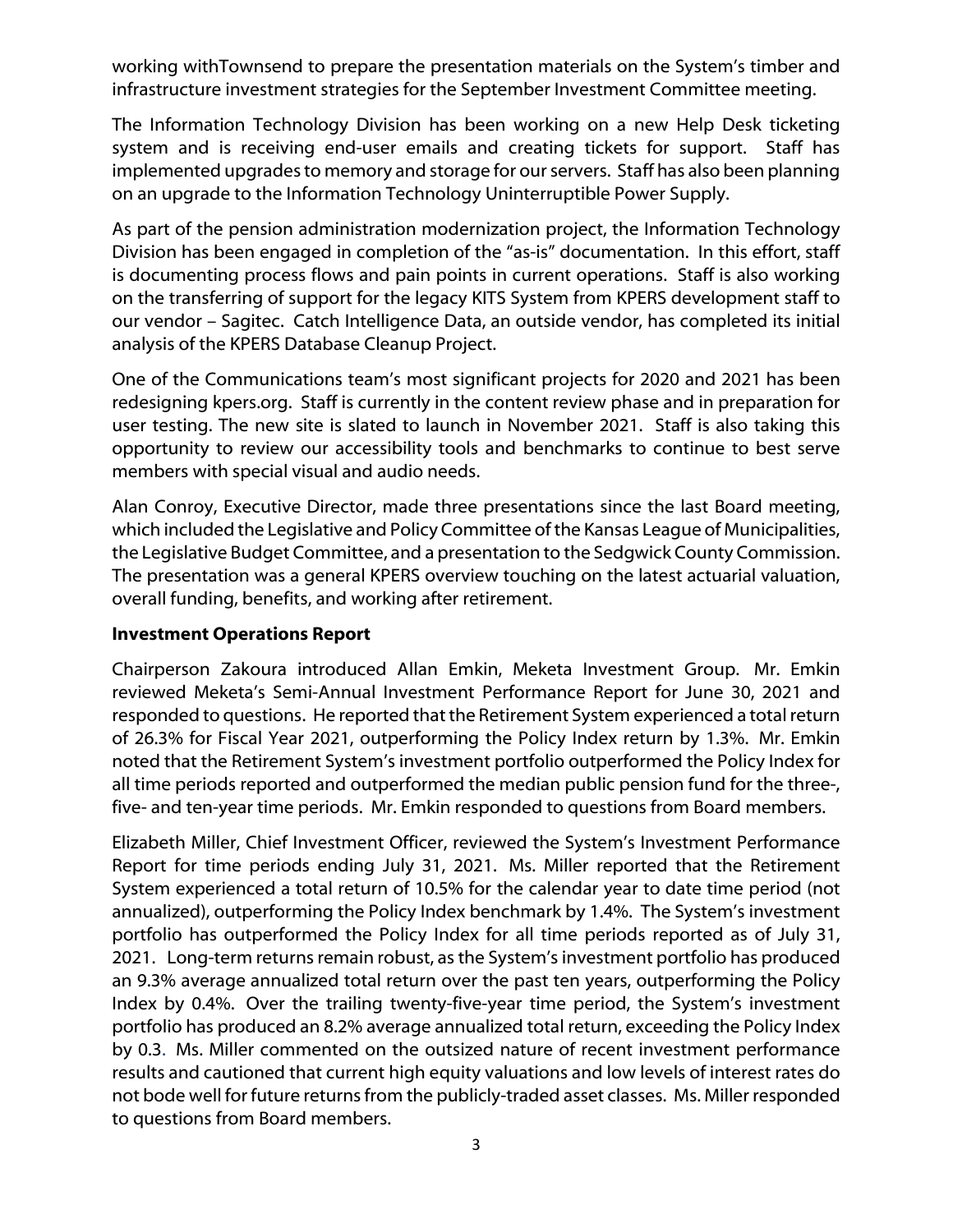Chairperson Zakoura recognized Ryan Lobdell, Meketa Investment Group. Mr. Lobdell reviewed Meketa's Investment Market Risk Metrics Report.

# **Investment Committee Report**

Chairperson Zakoura recognized Trustee Emily Hill, Chairperson of the Investment Committee. The Investment Committee met on September 16, 2021. Trustee Hill provided a report and responded to questions.

*Trustee Stratton moved that the Board of Trustees approve an additional commitment of up to \$100 million to PRISA LP and authorize staff to proceed with the investment pending a satisfactory and final legal review of corresponding partnership documents. Trustee Rogers seconded the motion. Motion carried.*

*Trustee Hill moved that the Board of Trustees authorize staff to negotiate an initial three-year contract extension with up to two additional one-year extensions with The Molpus Woodlands Group, LLC for the purpose of effecting the orderly divestiture of the existing timberland assets in the separately managed timber account. Trustee Stratton seconded the motion. Motion carried.*

*Trustee Hill moved that the Board of Trustees adopt the amended Statements of Investment Policy, Objectives and Guidelines for the Retirement System and the Death and Disability Fund. Trustee Arnold seconded the motion. Motion carried.*

# **Deferred Compensation Plan Committee Report**

Chairperson Zakoura recognized Ryan Trader, Chairperson of the Deferred Compensation Committee. Trustee Trader provided a report of the Deferred Compensation Committee meeting held on September 16, 2021.

*Trustee Trader moved that the Board of Trustees approve KPERS 457 staff to enter into negotiations with SageView Advisory Group, LLC for the KPERS 457 Plan Investment Advisory Consultant effective January 1, 2022 as provided in K.S.A. 74-4927 and related sections, subject to staff negotiations of a satisfactory contract. Trustee Stratton seconded the motion. The motion carried.* 

*Trustee Trader moved that the Board of Trustees approve the first of three optional one-year contract extensions with Great-West Life & Annuity Insurance Company for the calendar year January 1, 2022 through December 31, 2022 for recordkeeping and communication services for the KPERS 457 and 401(a) Plans. Trustee Johnson seconded the motion. The motion carried.* 

*Trustee Trader moved that the Board of Trustees adopt the amendment to the KPERS 457 Plan Investment Policy Statement, dated September 17, 2021. Trustee Johnson seconded the motion. The motion carried.* 

#### **Status Report on Pension Administration System Modernization**

Chairperson Zakoura recognized Susan Hancock, Chief Project Manager Officer. Ms. Hancock introduced Jeff Mills, Vice President, Senior Consultant, Segal Group, Inc. Mr. Mills presented the Pension System Assessment Report. He discussed the vision for Pension Administration is to improve automation yielding more time to interact with members; enhancement of employer partnership through the online tools to further empower the employer, and improve data accuracy; build an organization and information technology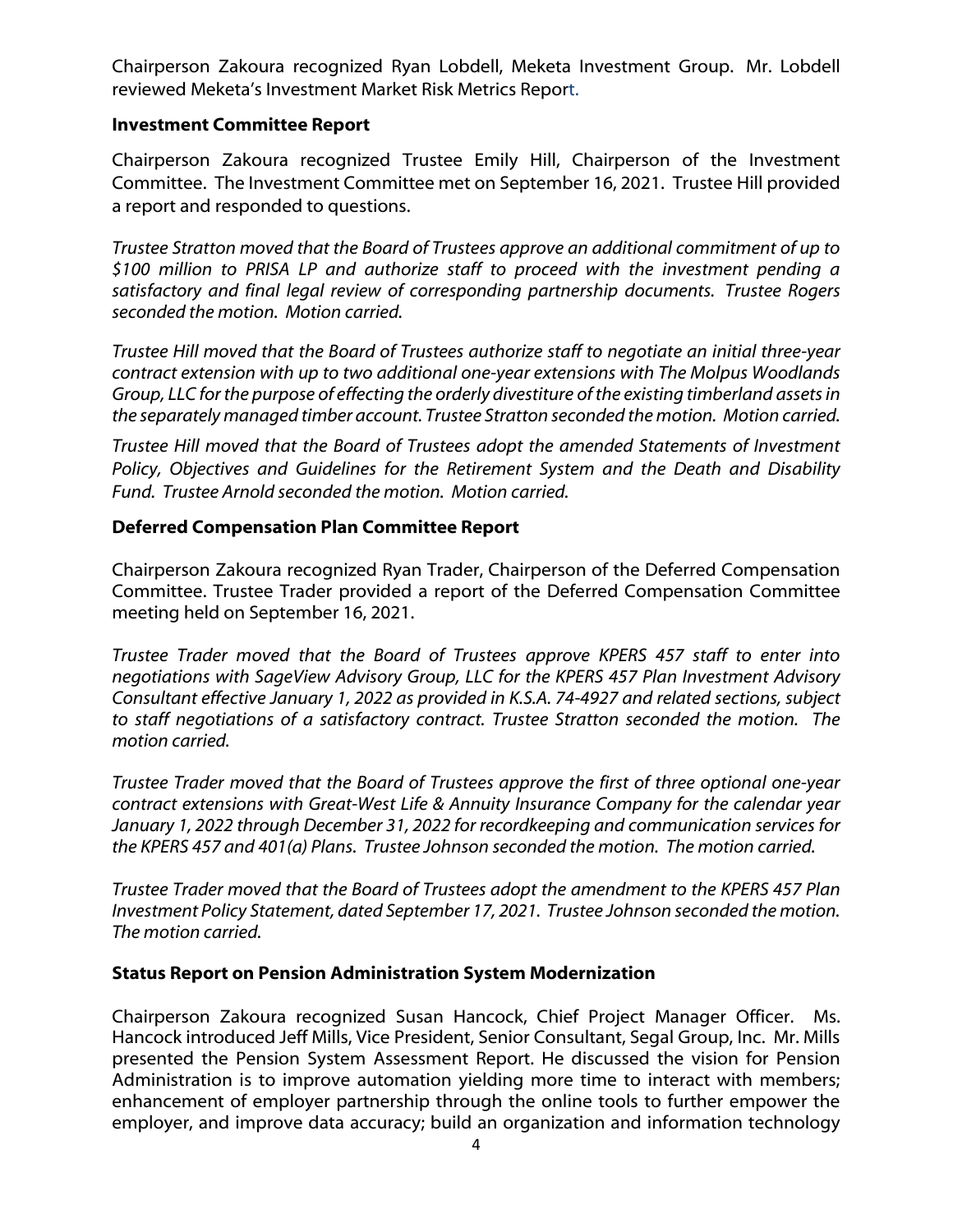systems that support the future needs of the business and participants; creating a better user experience for members by giving them improved information access on the member web portal with the ability to initiate all services on-line; create a direct line of communication with members and use data to automate and tailor the member's experience and engagement in a dynamic manner improve retirement readiness; implement practices to access and improve the data with a governance model that results in accuracy, dependability, and security. Mr. Mills responded to questions.

# **Review of Sale of 2021 KPERS Pension Funding Bonds**

Chairperson Zakoura recognized Alan Conroy, Executive Director, who introduced Jim MacMurray, CFA, Senior Vice-President, Kansas Development Finance Authority. Mr. MacMurray presented an overview of the sale of the 2021 KPERS Pension Funding Bonds. He discussed the timeline and schedule and approval of the sale. He presented an overview of the market, the rating highlights, and the financing results. Mr. MacMurray responded to questions.

Chairperson Zakoura recognized Jarod Walter, Planning and Research Officer. Mr. Waltner discussed the 2021 Pension Funding Bonds as the Legislature approved the sale of \$500 million in bond proceeds with a total interest rate cap of 4.3%. The legislation applied the proceeds to the School group unfunded actuarial liability, which affects the combined funding of the State/School group. The bonds were sold this month for a total interest rate of 2.65% and the KPERS Trust Fund received a \$500 million wire transfer on August 26, 2021. KPERS investment staff coordinated the investment of the bond proceeds with the System's external investment managers.

## **Retirement System Operations**

Chairperson Zakoura recognized Mary Beth Green, Chief Benefits Officer. Ms. Green reviewed the monthly operations report of the Benefits and Member Services Division's performance and responded to questions.

The Chairperson recognized Judy McNeal, Chief Fiscal Officer. Ms. McNeal reviewed the monthly financial report and responded to questions.

### **Authorization to Appoint a Procurement Negotiating Committee for Securities Litigation Professional Services**

Chairperson Zakoura recognized Laurie McKinnon, General Counsel. Ms. McKinnon reviewed the information on the authorization to appoint a Procurement Negotiating Committee for Securities Litigation Professional Services. Ms. McKinnon stated that staff recommends that the Board authorize a procurement negotiating committee to lead a competitive bidding process for a contract. Because the contract for services includes legal work on a contingent fee basis, state law requires the RFP to be considered by the Legislative Budget Committee before it is published. The Budget Committee will have 60 days to review the RFP, which means that the RFP process will likely go through the end of 2021, and into the beginning of 2022. Staff tentatively plans on bringing the finalist(s) to the March 2022 Board of Trustees meeting. Ms. McKinnon responded to questions.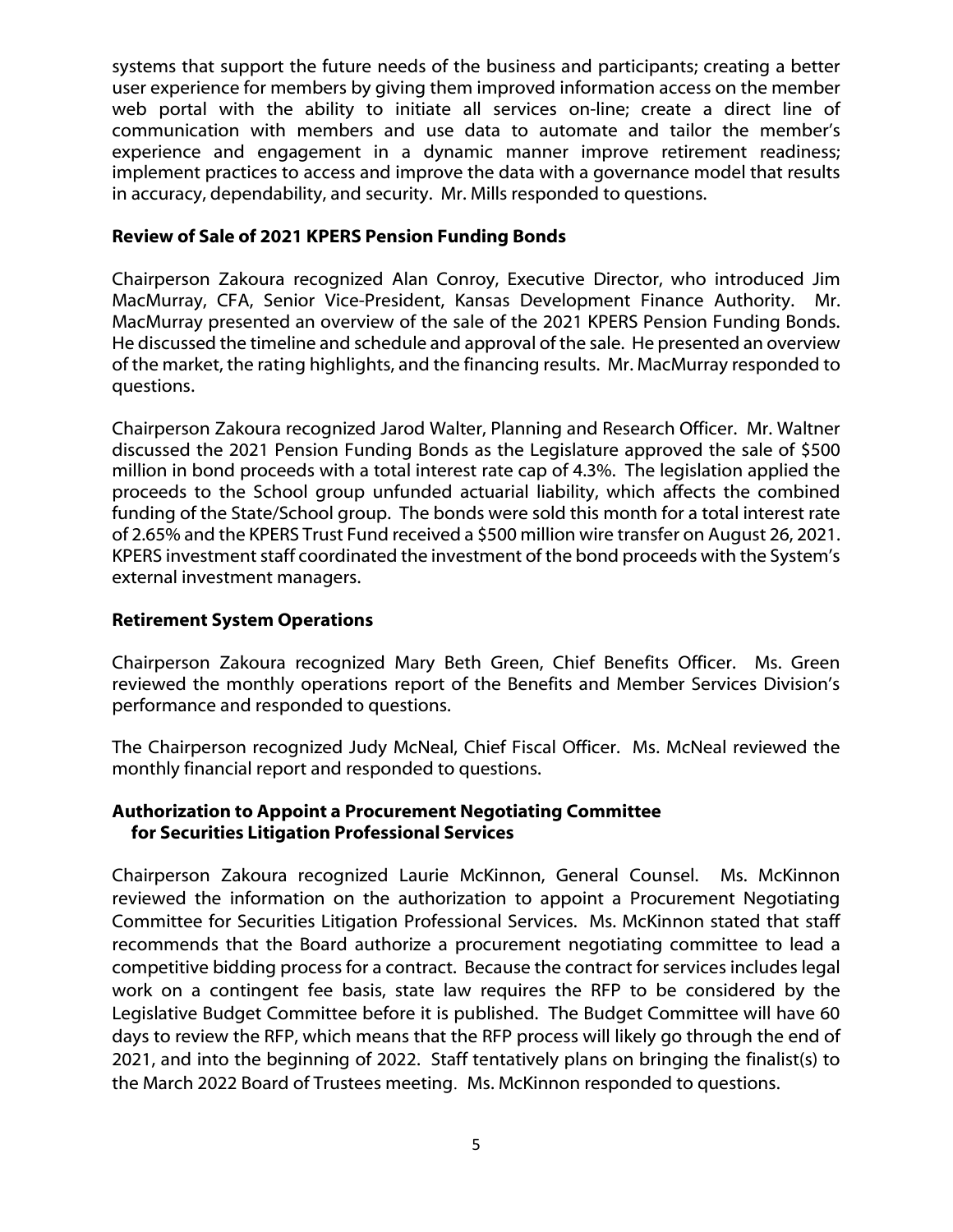*Trustee Rogers moved that the Board of Trustees authorize the Executive Director to establish a Procurement Negotiating Committee to develop a Request for Proposals and recommend securities litigation counsel in accordance with the state of Kansas' procurement laws for legal services. Trustee Hill seconded the motion. The motion carried.*

# **Fiscal Years 2023 Budget Request**

Chairperson recognized Judy McNeal, Chief Fiscal Officer. Ms. McNeal gave an overview of the FY 2022 and 2023 budget requests, including the enhancement of the pension administration system, and responded to questions.

*Trustee Johnson moved that the Board approve the Fiscal Years 2022, and 2023 budget request for submission to the Governor's Division* of *Budget and the Legislature. Trustee Hill seconded the motion. Motion carried.*

# **Actual and Projected Funded Ratios**

Chairperson Zakoura recognized Jarod Waltner, Planning and Research Officer. Mr. Walter reviewed the actual and projected funded ratios by group as of actuarial valuation date and responded to questions.

# **Review and Possible Revisions to the Board Policy Manual**

Chairperson Zakoura recognized Laurie McKinnon, General Counsel. Ms. McKinnon reviewed updates to the Board Policy Manual and responded to questions.

*Trustee Arnold moved that the Board of Trustees approve staff's recommended amendments to the Board Policy Manual. Trustee Claudelseconded the motion. Motion carried.*

# **Review of Initial Orders**

Chairperson Zakoura recognized Kathleen Billings, Staff Attorney. Ms. Billings reviewed the initial orders and responded to questions.

The Board may go into executive session to deliberate regarding its review. The following motion is suggested if the Board wishes to discuss in executive session:

*Trustee Zakoura moved we recess into executive session to discuss confidential member information regarding the Presiding Officer's Initial Orders in the Daniel Jarvis appeal under K.S.A. 75-4319(b). The following persons are included in the executive session: members of the Board and staff members Alan Conroy, Laurie McKinnon, Kathleen Billings and Mary BethGreen. We will reconvene the open meeting in the Retirement System Board Room at 12:50 p.m. No binding action will be taken in the Executive Session. Trustee Claudel seconded the motion. The motion carried.*

Chairperson Zakoura reconvened the meeting at 12:50 p.m. and announced that no binding action was taken in the executive session.

*Trustee Hill moved that the Board inform the Executive Director of its decision to* adopt the Initial Order in part and reject in part of the Daniel Jarvis *appeal and delegate to the Executive Director the authority to draft a Final Order containing the Board's decision, thereafter to be*